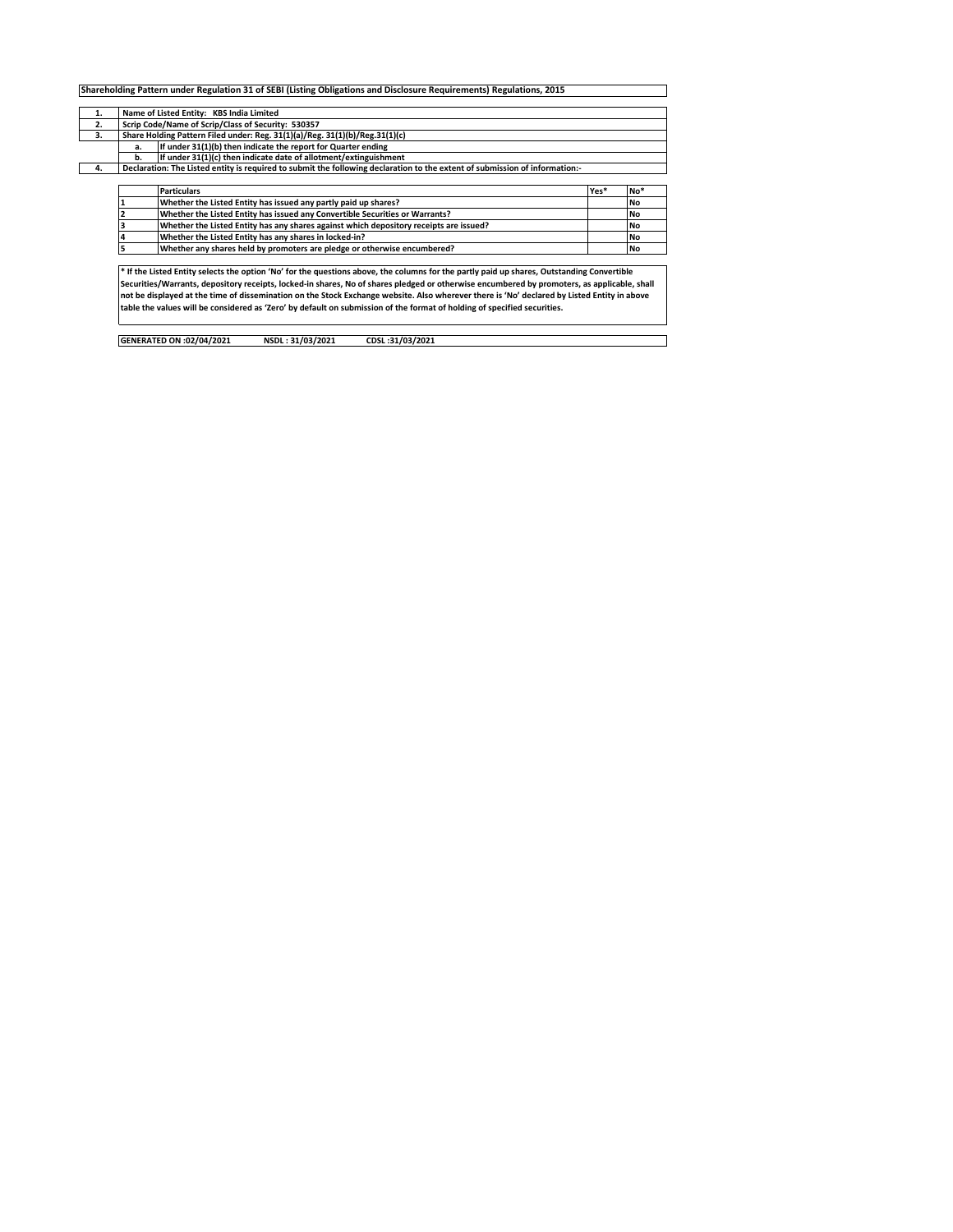|      | <b>KBS India Limited</b>                                    |                  |                    |                  |                     |                               |                                     |                                |                                            |         |                    |                              |                                              |        |                                  |            |                                       |                     |
|------|-------------------------------------------------------------|------------------|--------------------|------------------|---------------------|-------------------------------|-------------------------------------|--------------------------------|--------------------------------------------|---------|--------------------|------------------------------|----------------------------------------------|--------|----------------------------------|------------|---------------------------------------|---------------------|
|      | Table I - Summary Statement holding of specified securities |                  |                    |                  |                     |                               |                                     |                                |                                            |         |                    |                              |                                              |        |                                  |            |                                       |                     |
|      |                                                             |                  |                    |                  | No. of              |                               | Sharehold<br>ing as a %<br>of total | of securities                  | Number of Voting Rights held in each class |         |                    | <b>Shares</b><br>Underlyin % | <del>anarem</del> a<br>ing, as a<br>assuming | shares | Number of Locked in<br>otherwise |            | <b>Number of Shares</b><br>pledged or | Number              |
|      |                                                             |                  | No. of             | No. of<br>Partly | shares<br>underlyin |                               | no. of<br>shares                    |                                |                                            |         |                    | Outstandi full               | conversio                                    |        |                                  | encumbered |                                       | of equity<br>shares |
|      |                                                             |                  | fully paid paid-up |                  |                     |                               |                                     | (calculate No of Voting Rights |                                            |         |                    | convertibl n of              |                                              |        | As a % of                        |            | As a % of                             | held in             |
|      |                                                             | Nos. of          | up equity equity   |                  |                     | Depositor Total nos. d as per |                                     |                                |                                            |         | Total as a le      |                              | convertibl                                   |        | total                            |            | total                                 | demateri            |
|      |                                                             | sharehold shares |                    | shares           |                     | shares                        | SCRR,                               | Class eg: Class eg:            |                                            |         | % of               | securities e                 |                                              |        | <b>Shares</b>                    |            | <b>Shares</b>                         | alised              |
|      | Category Category of shareholder                            | ers              | held               | held             | <b>Receipts</b>     | held                          | 1957)                               |                                |                                            | Total   | $(A+B+C)$          |                              | (including securities No. (a)                |        | held(b)                          | No. (a)    | held(b)                               | form                |
|      | (11)                                                        | (III)            | (IV)               | (V)              | (VI)                | $(VII) =$                     | (VIII) As a                         |                                |                                            | (IX)    |                    | (X)                          | $(XI)$ =                                     |        | (XII)                            |            | (XIII)                                | (XIV)               |
| (A)  | <b>Promoter &amp; Promoter Group</b>                        |                  | 3113128            |                  |                     | 3113128                       | 36.5340                             | 3113128 0                      |                                            |         | 3113128 36.5340 0  |                              | 36.5340                                      |        | 0.0000                           |            | 0.0000                                | 3113128             |
| (B)  | Public                                                      | 801              | 5408060            |                  |                     | 5408060                       | 63.4660                             | 5408060 0                      |                                            | 5408060 | 63.4660            |                              | 63.4660                                      |        | 0.0000                           | <b>NA</b>  | <b>NA</b>                             | 5265525             |
| (C)  | Non Promoter - Non Public                                   |                  |                    |                  |                     |                               |                                     |                                |                                            |         |                    |                              |                                              |        | 0.0000                           | <b>NA</b>  | <b>NA</b>                             |                     |
| (C1) | <b>Shares Underlying DRs</b>                                |                  |                    |                  |                     |                               | 0.0000                              |                                |                                            |         | 0.0000             |                              | 0.0000                                       |        | 0.0000                           | <b>NA</b>  | <b>NA</b>                             |                     |
| (C2) | Shares Held By Employee Trust                               |                  |                    |                  |                     |                               | 0.0000                              |                                |                                            |         | 0.0000             |                              | 0.0000                                       |        | 0.0000                           | <b>NA</b>  | <b>NA</b>                             |                     |
|      | Total                                                       | 806              | 8521188            |                  |                     |                               |                                     | 8521188 100.0000 8521188 0     |                                            |         | 8521188 100.0000 0 |                              | 100.0000                                     |        | 0.0000                           |            | 0.0000                                | 8378653             |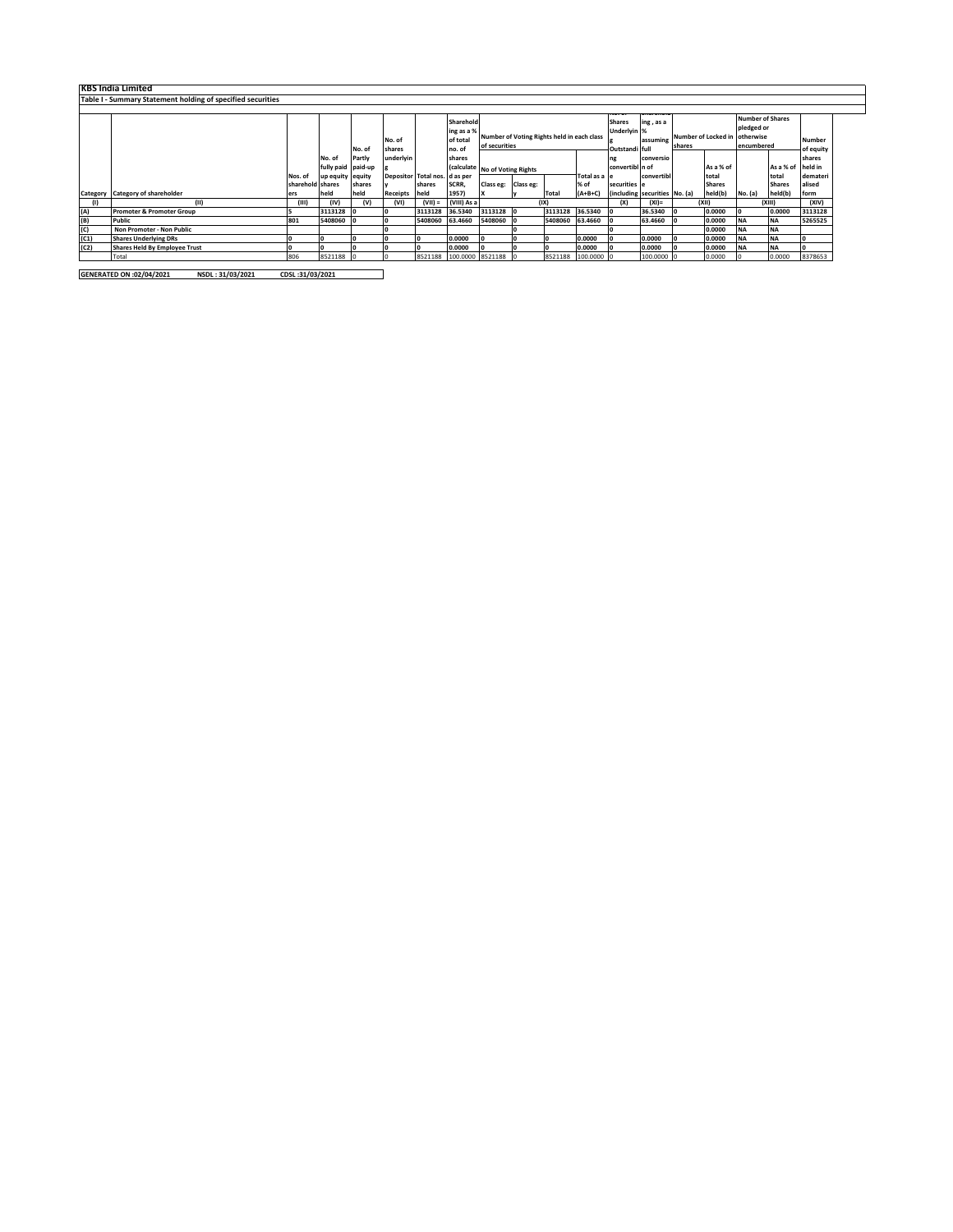|                | <b>KBS India Limited</b>                                                             |                   |                             |            |                  |                  |            |                                            |                            |                                            |                 |                       |                                                      |                                    |        |                        |                                                               |                        |                               |
|----------------|--------------------------------------------------------------------------------------|-------------------|-----------------------------|------------|------------------|------------------|------------|--------------------------------------------|----------------------------|--------------------------------------------|-----------------|-----------------------|------------------------------------------------------|------------------------------------|--------|------------------------|---------------------------------------------------------------|------------------------|-------------------------------|
|                | Table II - Statement showing shareholding pattern of the Promoter and Promoter Group |                   |                             |            |                  |                  |            |                                            |                            |                                            |                 |                       |                                                      |                                    |        |                        |                                                               |                        |                               |
|                |                                                                                      |                   |                             |            |                  |                  |            |                                            |                            |                                            |                 |                       |                                                      |                                    |        |                        |                                                               |                        |                               |
|                |                                                                                      |                   |                             | No. of     | Partly           | No. of<br>shares |            | Sharehold<br>ing %<br>calculated<br>as per | of securities              | Number of Voting Rights held in each class |                 |                       | <b>Shares</b><br>Underlyin %<br>Outstandi full<br>ng | ing, as a<br>assuming<br>conversio | shares | Number of Locked in    | <b>Number of Shares</b><br>pledged or otherwise<br>encumbered |                        | Number<br>of equity<br>shares |
|                |                                                                                      |                   |                             | fully paid | paid-up          | underlyin        |            | <b>SCRR</b>                                | <b>No of Voting Rights</b> |                                            |                 |                       | convertibl n of                                      |                                    |        | As a % of              |                                                               | As a % of              | held in                       |
|                |                                                                                      |                   | Nos. of<br>sharehold shares | up equity  | equity<br>shares | Depositor shares | Total nos. | 1957 As a<br>% of                          | Class eg:                  |                                            |                 | Total as a le<br>% of | securities e                                         | convertibl                         |        | total<br><b>Shares</b> |                                                               | total<br><b>Shares</b> | demateri<br>alised            |
|                | <b>Category &amp; Name of the shareholders</b>                                       | PAN               | ers                         | held       | held             | y Receipts held  |            | $(A+B+C2)$ X                               |                            | Class eg: y Total                          |                 | $(A+B+C)$             |                                                      | (including securities No. (a)      |        | held(b)                | No. (a)                                                       | held(b)                | form                          |
|                | (1)                                                                                  | (11)              | (III)                       | (IV)       | (V)              | (VI)             | $(VII) =$  | (VIII) As a                                |                            |                                            | (IX)            |                       | (X)                                                  | $(XI)$ =                           |        | (XII)                  |                                                               | (XIII)                 | (XIV)                         |
|                | Indian                                                                               |                   |                             |            |                  |                  |            |                                            |                            |                                            |                 |                       |                                                      |                                    |        |                        |                                                               |                        |                               |
| (a)            | <b>Individuals / Hindu Undivided Family</b>                                          |                   |                             | 3113128    |                  |                  | 3113128    | 36.5340                                    | 3113128                    |                                            | 3113128         | 36.5340               | $\sqrt{2}$                                           | 36.5340                            |        | 0.0000                 |                                                               | 0.0000                 | 3113128                       |
|                | Tushar Suresh Shah                                                                   | AABPS6518C        |                             | 2209688    |                  |                  | 2209688    | 25.9317                                    | 2209688                    |                                            | 2209688         | 25.9317               |                                                      | 25.9317                            |        | 0.0000                 |                                                               | 0.0000                 | 2209688                       |
|                | Madhu Suresh Shah                                                                    | <b>BRNPS2685C</b> |                             | 881220     |                  |                  | 881220     | 10.3415                                    | 881220                     |                                            | 881220          | 10.3415               |                                                      | 10.3415                            |        | 0.0000                 |                                                               | 0.0000                 | 881220                        |
|                | Tanya Tushar Shah                                                                    | DONPS0249H        |                             | 20000      |                  |                  | 20000      | 0.2347                                     | 20000                      |                                            | 20000           | 0.2347                |                                                      | 0.2347                             |        | 0.0000                 |                                                               | 0.0000                 | 20000                         |
|                | Namita Tushar Shah                                                                   | AXSPS3192C        |                             | 1120       |                  |                  | 1120       | 0.0131                                     | 1120                       |                                            | 1120            | 0.0131                |                                                      | 0.0131                             |        | 0.0000                 |                                                               | 0.0000                 | 1120                          |
|                | Tanay Tushar Shah                                                                    | CIOPS3101C        |                             | 1100       |                  |                  | 1100       | 0.0129                                     | 1100                       |                                            | 1100            | 0.0129                |                                                      | 0.0129                             |        | 0.0000                 |                                                               | 0.0000                 | 1100                          |
| (b)            | <b>Central Government / State Government(s)</b>                                      |                   |                             |            |                  |                  |            | 0.0000                                     |                            |                                            |                 | 0.0000                |                                                      | 0.0000                             |        | 0.0000                 |                                                               | 0.0000                 |                               |
| (c)            | <b>Financial Institutions / Banks</b>                                                |                   |                             |            |                  |                  | <b>O</b>   | 0.0000                                     |                            |                                            |                 | 0.0000                |                                                      | 0.0000                             |        | 0.0000                 |                                                               | 0.0000                 |                               |
| (d)            | Any Other (Specify)                                                                  |                   |                             |            |                  |                  | n          | 0.0000                                     |                            |                                            |                 | 0.0000                |                                                      | 0.0000                             |        | 0.0000                 |                                                               | 0.0000                 |                               |
|                | Sub Total (A)(1)                                                                     |                   |                             | 3113128    |                  |                  | 3113128    | 36.5340                                    | 3113128                    |                                            | 3113128         | 36.5340               |                                                      | 36.5340                            |        | 0.0000                 |                                                               | 0.0000                 | 3113128                       |
| $\overline{2}$ | Foreign                                                                              |                   |                             |            |                  |                  |            |                                            |                            |                                            |                 |                       |                                                      |                                    |        |                        |                                                               |                        |                               |
|                | Individuals (Non-Resident Individuals / Foreign Individuals)                         |                   |                             |            |                  |                  |            | 0.0000                                     | I٥                         |                                            |                 | 0.0000                | $\Omega$                                             | 0.0000                             |        | 0.0000                 |                                                               | 0.0000                 |                               |
| $(a)$<br>$(b)$ | Government                                                                           |                   |                             |            |                  |                  | n          | 0.0000                                     |                            |                                            |                 | 0.0000                |                                                      | 0.0000                             |        | 0.0000                 |                                                               | 0.0000                 |                               |
| (c)            | Institutions                                                                         |                   |                             |            |                  |                  | $\Omega$   | 0.0000                                     |                            |                                            |                 | 0.0000                |                                                      | 0.0000                             |        | 0.0000                 |                                                               | 0.0000                 |                               |
| (d)            | <b>Foreign Portfolio Investor</b>                                                    |                   |                             |            |                  |                  | <b>O</b>   | 0.0000                                     | n                          | n                                          |                 | 0.0000                | $\mathbf{r}$                                         | 0.0000                             |        | 0.0000                 |                                                               | 0.0000                 |                               |
| (e)            | Any Other (Specify)                                                                  |                   |                             |            |                  |                  | n          | 0.0000                                     |                            |                                            |                 | 0.0000                |                                                      | 0.0000                             |        | 0.0000                 |                                                               | 0.0000                 |                               |
|                | Sub Total (A)(2)                                                                     |                   |                             |            |                  |                  |            | 0.0000                                     |                            |                                            |                 | 0.0000                |                                                      | 0.0000                             |        | 0.0000                 |                                                               | 0.0000                 |                               |
|                | Total Shareholding Of Promoter And Promoter Group (A)=<br>$(A)(1)+(A)(2)$            |                   |                             | 3113128    |                  |                  | 3113128    | 36.5340                                    | 3113128                    |                                            | 3113128 36.5340 |                       |                                                      | 36.5340                            |        | 0.0000                 |                                                               | 0.0000                 | 3113128                       |

**Details of Shares which remain unclaimed may be given hear along with details such as number of shareholders, outstanding shares held in demat/unclaimed suspense account, voting rights which are frozen etc.**

**Note :**

(1) PAN would not be displayed on website of Stock Exchange(s)<br>(2) The term 'Encumbrance' has the same meaning as assigned under regulation 28(3) of SEBI (Substantial Acquisition of Shares and Takeovers) Regulations, 2011.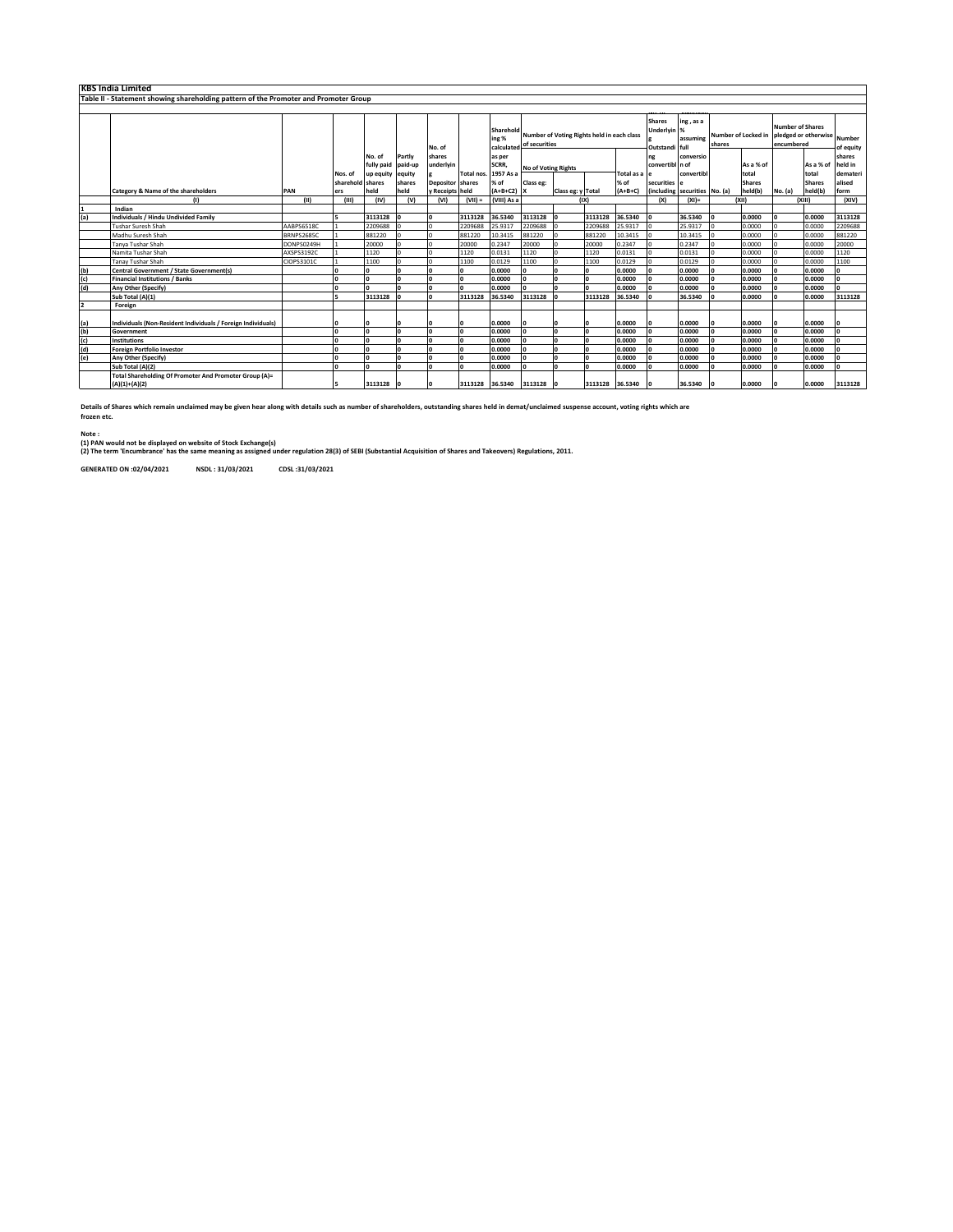| <b>KBS India Limited</b> |                                                                              |            |                  |              |              |                      |                  |                                  |                                                             |              |              |            |                                           |                               |                               |               |                                                               |               |                            |
|--------------------------|------------------------------------------------------------------------------|------------|------------------|--------------|--------------|----------------------|------------------|----------------------------------|-------------------------------------------------------------|--------------|--------------|------------|-------------------------------------------|-------------------------------|-------------------------------|---------------|---------------------------------------------------------------|---------------|----------------------------|
|                          | Table III - Statement showing shareholding pattern of the Public shareholder |            |                  |              |              |                      |                  |                                  |                                                             |              |              |            |                                           |                               |                               |               |                                                               |               |                            |
|                          |                                                                              |            |                  |              |              |                      |                  |                                  |                                                             |              |              |            |                                           |                               |                               |               |                                                               |               |                            |
|                          |                                                                              |            |                  |              |              | No. of               |                  | Sharehold<br>ing %<br>calculated | Number of Voting Rights held in each class<br>of securities |              |              |            | <b>Shares</b><br>Underlyin %<br>Outstandi | ing, as a<br>assuming<br>full | Number of Locked in<br>shares |               | <b>Number of Shares</b><br>pledged or otherwise<br>encumbered |               | <b>Number</b><br>of equity |
|                          |                                                                              |            |                  | No. of       | Partly       | shares               |                  | as per                           |                                                             |              |              |            | ng                                        | conversio                     |                               |               |                                                               |               | shares                     |
|                          |                                                                              |            |                  | fully paid   | paid-up      | underlyin            |                  | SCRR,                            |                                                             |              |              |            | convertibl n of                           |                               |                               | As a % of     |                                                               | As a % of     | held in                    |
|                          |                                                                              |            | Nos. of          | up equity    | equity       |                      | <b>Total nos</b> | 1957 As a                        | <b>No of Voting Rights</b>                                  |              |              | Total as a |                                           | convertibl                    |                               | total         |                                                               | total         | demateri                   |
|                          |                                                                              |            | sharehold shares |              | shares       | <b>Depositor</b>     | shares           | % of                             | Class eg:                                                   | Class eg:    |              | % of       | securities                                |                               |                               | <b>Shares</b> |                                                               | <b>Shares</b> | alised                     |
|                          | Category & Name of the shareholders                                          | PAN        | ers              | held         | held         | y Receipts held      |                  | $(A+B+C2)$                       |                                                             |              | <b>Total</b> | (A+B+C)    | (including                                | securities No. (a)            |                               | held(b)       | No. (a)                                                       | held(b)       | form                       |
|                          | (1)                                                                          | (II)       | (III)            | (IV)         | (V)          | (VI)                 | $(VII) =$        | (VIII) As a                      |                                                             |              | (IX)         |            | (X)                                       | $(XI) =$                      |                               | (XII)         |                                                               | (XIII)        | (XIV)                      |
|                          | Institutions                                                                 |            |                  |              |              |                      |                  |                                  |                                                             |              |              |            |                                           |                               |                               |               |                                                               |               |                            |
| (a)                      | Mutual Fund                                                                  |            | O                | $\mathbf{0}$ | $\mathbf{0}$ | $\mathbf{0}$         | $\mathbf{0}$     | 0.0000                           |                                                             | $\mathbf{0}$ | $\Omega$     | 0.0000     | $\Omega$                                  | 0.0000                        | $\Omega$                      | 0.0000        | <b>NA</b>                                                     | <b>NA</b>     |                            |
| (b)                      | <b>Venture Capital Funds</b>                                                 |            | O                | ١o           | $\Omega$     | 0                    | $\Omega$         | 0.0000                           |                                                             | $\Omega$     | $\Omega$     | 0.0000     | $\Omega$                                  | 0.0000                        | O                             | 0.0000        | <b>NA</b>                                                     | <b>NA</b>     | o                          |
| (c)                      | Alternate Investment Funds                                                   |            | n                | $\Omega$     | $\mathbf{0}$ | $\mathbf{0}$         | $\mathbf{0}$     | 0.0000                           |                                                             | O            | $\mathbf{r}$ | 0.0000     | $\mathbf{a}$                              | 0.0000                        | $\Omega$                      | 0.0000        | NA                                                            | <b>NA</b>     | o                          |
| (d)                      | Foreign Venture Capital Investors                                            |            | O                | ١o           | $\mathbf{0}$ | $\mathbf{0}$         | $\mathbf{0}$     | 0.0000                           |                                                             | $\mathbf{0}$ | $\Omega$     | 0.0000     | $\Omega$                                  | 0.0000                        | $\mathbf{0}$                  | 0.0000        | <b>NA</b>                                                     | <b>NA</b>     | $\mathbf{0}$               |
| (e)                      | Foreign Portfolio Investor                                                   |            | 'n               | I٥           | $\mathbf{0}$ | $\mathbf 0$          | $\mathbf{o}$     | 0.0000                           |                                                             | $\mathbf{o}$ | $\mathbf{r}$ | 0.0000     | $\mathbf{a}$                              | 0.0000                        | O                             | 0.0000        | <b>NA</b>                                                     | <b>NA</b>     | $\mathbf{0}$               |
| (f)                      | <b>Financial Institutions / Banks</b>                                        |            | O                | ١o           | $\mathbf{0}$ | $\mathbf 0$          | $\mathbf{o}$     | 0.0000                           |                                                             | 0            | $\mathbf{0}$ | 0.0000     | $\Omega$                                  | 0.0000                        | O                             | 0.0000        | <b>NA</b>                                                     | <b>NA</b>     | 0                          |
| (g)                      | <b>Insurance Companies</b>                                                   |            | n                | n            | $\mathbf{0}$ | $\mathbf{0}$         | $\mathbf{0}$     | 0.0000                           |                                                             | $\Omega$     | $\mathbf{r}$ | 0.0000     | n                                         | 0.0000                        | $\mathbf{0}$                  | 0.0000        | <b>NA</b>                                                     | <b>NA</b>     | $\mathbf{0}$               |
| (h)                      | <b>Provident Funds/ Pension Funds</b>                                        |            | n                | ١o           | $\mathbf{0}$ | $\mathbf{0}$         | $\mathbf{0}$     | 0.0000                           |                                                             | $\mathbf{0}$ | $\mathbf{r}$ | 0.0000     |                                           | 0.0000                        | $\mathbf{0}$                  | 0.0000        | <b>NA</b>                                                     | <b>NA</b>     | $\mathbf{0}$               |
| (i)                      | Any Other (Specify)                                                          |            | 'n               | ١o           | $\mathbf{0}$ | $\mathbf{0}$         | $\mathbf{o}$     | 0.0000                           |                                                             | $\mathbf{o}$ | $\Omega$     | 0.0000     | $\Omega$                                  | 0.0000                        | O                             | 0.0000        | <b>NA</b>                                                     | <b>NA</b>     | $\mathbf 0$                |
|                          | Sub Total (B)(1)                                                             |            | 'n               | <b>n</b>     | O            | $\mathbf 0$          | $\mathbf{0}$     | 0.0000                           |                                                             | $\Omega$     | $\mathbf{r}$ | 0.0000     | $\mathbf{a}$                              | 0.0000                        | $\mathbf{0}$                  | 0.0000        | <b>NA</b>                                                     | <b>NA</b>     | 0                          |
|                          | Central Government/ State Government(s)/                                     |            |                  |              |              |                      |                  |                                  |                                                             |              |              |            |                                           |                               |                               |               |                                                               |               |                            |
| $\overline{2}$           | <b>President of India</b>                                                    |            |                  |              |              |                      |                  |                                  |                                                             |              |              |            |                                           |                               |                               |               |                                                               |               |                            |
|                          | Sub Total (B)(2)                                                             |            | O                | $\Omega$     | $\mathbf{0}$ | $\mathbf 0$          | $\mathbf{0}$     | 0.0000                           |                                                             | $\mathbf{0}$ | $\Omega$     | 0.0000     | $\Omega$                                  | 0.0000                        | $\mathbf{0}$                  | 0.0000        | <b>NA</b>                                                     | <b>NA</b>     | $\mathbf{0}$               |
| 3                        | <b>Non-Institutions</b>                                                      |            |                  |              |              |                      |                  |                                  |                                                             |              |              |            |                                           |                               |                               |               |                                                               |               |                            |
| (a)                      | Individuals                                                                  |            |                  | $\mathbf{0}$ | $\mathbf{0}$ |                      |                  |                                  |                                                             |              |              |            |                                           |                               | n                             |               | <b>NA</b>                                                     | <b>NA</b>     |                            |
|                          | Individual shareholders holding nominal share                                |            |                  |              |              |                      |                  |                                  |                                                             |              |              |            |                                           |                               |                               |               |                                                               |               |                            |
|                          | capital up to Rs. 2 lakhs.                                                   |            | 749              | 846549       |              | 0                    | 846549           | 9.9346                           | 846549                                                      | $\Omega$     | 846549       | 9.9346     | O                                         | 9.9346                        |                               | 0.0000        | <b>NA</b>                                                     | ΝA            | 729114                     |
|                          |                                                                              |            |                  |              |              |                      |                  |                                  |                                                             |              |              |            |                                           |                               |                               |               |                                                               |               |                            |
|                          | ii. Individual shareholders holding nominal                                  |            |                  |              |              |                      |                  |                                  |                                                             |              |              |            |                                           |                               |                               |               |                                                               |               |                            |
|                          | share capital in excess of Rs. 2 lakhs.                                      |            | 21               | 4136674      |              | 0                    | 4136674          | 48.5457                          | 4136674                                                     |              | 4136674      | 48.5457    |                                           | 48.5457                       |                               | 0.0000        | <b>NA</b>                                                     | ΝA            | 4111674                    |
|                          | leet Ketan Shah                                                              | BOKPS8623A |                  | 596460       | Ò            | $\Omega$             | 596460           | 6.9997                           | 596460                                                      |              | 596460       | 5.9997     | $\Omega$                                  | 6.9997                        |                               | 0.0000        | <b>NA</b>                                                     | <b>NA</b>     | 596460                     |
|                          | lignesh Suresh Kanakia                                                       | AGOPK7296J |                  | 122544       |              | $\Omega$             | 122544           | 1.4381                           | 122544                                                      |              | 122544       | L.4381     |                                           | 1.4381                        |                               | 0.0000        | <b>NA</b>                                                     | <b>NA</b>     | 122544                     |
|                          | Kalavati Suresh Kanakia                                                      | AAHPK3948A |                  | 395779       | Ó            | $\Omega$             | 395779           | 4.6446                           | 395779                                                      |              | 395779       | 4.6446     | $\Omega$                                  | 4.6446                        | $\Omega$                      | 0.0000        | <b>NA</b>                                                     | <b>NA</b>     | 395779                     |
|                          | Ketan Babulal Shah                                                           | AAFPS0285A |                  | 900000       | O            | 0                    | 900000           | 10.5619                          | 900000                                                      |              | 900000       | 10.5619    |                                           | 10.5619                       |                               | 0.0000        | NA                                                            | <b>NA</b>     | 900000                     |
|                          | Sandeep P Shah                                                               | AAEPS0664E |                  | 463972       | ń            | $\Omega$             | 463972           | 5.4449                           | 463972                                                      |              | 463972       | 5.4449     |                                           | 5.4449                        |                               | 0.0000        | NA                                                            | <b>NA</b>     | 463972                     |
|                          | Vaishali Jignesh Kanakia                                                     | AGPPK1927K |                  | 157416       |              |                      | 157416           | 1.8473                           | 157416                                                      |              | 157416       | 1.8473     |                                           | 1.8473                        |                               | 0.0000        | NA                                                            | <b>NA</b>     | 157416                     |
|                          | Yogesh H Chandawala                                                          | AEBPC9469A |                  | 1047769      | $\Omega$     | $\Omega$             | 1047769          | 12.2960                          | 1047769                                                     |              | 1047769      | 12.2960    |                                           | 12.2960                       | $\Omega$                      | 0.0000        | NA                                                            | NΑ            | 1047769                    |
| (b)                      | <b>NBFCs registered with RBI</b>                                             |            | O                | $\Omega$     | O            | 0                    | $\mathbf{0}$     | 0.0000                           |                                                             | $\Omega$     | $\Omega$     | 0.0000     | $\Omega$                                  | 0.0000                        | O                             | 0.0000        | <b>NA</b>                                                     | <b>NA</b>     | o                          |
|                          | <b>Trust Employee</b>                                                        |            | 'n               | $\mathbf 0$  | O            | $\mathbf 0$          | $\mathbf{0}$     | 0.0000                           |                                                             | $\mathbf{0}$ | $\mathbf{r}$ | 0.0000     | $\mathbf{a}$                              | 0.0000                        | $\mathbf{0}$                  | 0.0000        | <b>NA</b>                                                     | <b>NA</b>     | o                          |
|                          | <b>Overseas Depositories(holding DRs) (balancing</b>                         |            |                  |              |              |                      |                  |                                  |                                                             |              |              |            |                                           |                               |                               |               |                                                               |               |                            |
| (d)                      | figure)                                                                      |            | n                | $\Omega$     | n            | n                    | n                | 0.0000                           |                                                             | n            | $\mathbf{r}$ | 0.0000     | 0                                         | 0.0000                        |                               | 0.0000        | <b>NA</b>                                                     | <b>NA</b>     |                            |
| (c)                      | Any Other (Specify)                                                          |            | 31               | 424837       | O            | $\Omega$             | 424837           | 4.9857                           | 424837                                                      | $\mathbf{0}$ | 424837       | 1.9857     |                                           | 4.9857                        |                               | 0.0000        | <b>NA</b>                                                     | <b>NA</b>     | 424737                     |
|                          | <b>Hindu Undivided Family</b>                                                |            | 17               | 245624       |              | n<br>$\Omega$        | 245624           | 2.8825                           | 245624                                                      |              | 245624       | 2.8825     |                                           | 2.8825                        | n                             | 0.0000        | NA                                                            | <b>NA</b>     | 245624                     |
|                          | Manoj Bhimshi Gala                                                           | AAJHM8521K |                  | 186430       | $\Omega$     |                      | 186430           | 2.1878                           | 186430                                                      | $\Omega$     | 186430       | 2.1878     |                                           | 2.1878                        |                               | 0.0000        | <b>NA</b>                                                     | <b>NA</b>     | 186430                     |
|                          | Non Resident Indians (Repat)                                                 |            |                  | 69875        | o            | $\mathbf 0$          | 69875            | 0.8200                           | 69875                                                       | $\Omega$     | 69875        | 0.8200     | $\Omega$                                  | 0.8200                        | $\mathbf{0}$                  | 0.0000        | <b>NA</b>                                                     | <b>NA</b>     | 69875                      |
|                          | <b>Clearing Member</b>                                                       |            |                  | 195          | O            | 0                    | 195              | 0.0023                           | 195                                                         | O            | 195          | 0.0023     |                                           | 0.0023                        | O                             | 0.0000        | <b>NA</b>                                                     | <b>NA</b>     | 195                        |
|                          | <b>Bodies Corporate</b>                                                      |            | 10<br>801        | 109143       | O            | $\Omega$<br>$\Omega$ | 109143           | 1.2808                           | 109143                                                      |              | 109143       | 1.2808     |                                           | 1.2808                        |                               | 0.0000        | <b>NA</b><br><b>NA</b>                                        | <b>NA</b>     | 109043                     |
|                          | Sub Total (B)(3)<br><b>Total Public Shareholding (B)=</b>                    |            |                  | 5408060      |              |                      | 5408060          | 63.4660                          | 5408060                                                     |              | 5408060      | 63.4660    |                                           | 63.4660                       |                               | 0.0000        |                                                               | <b>NA</b>     | 5265525                    |
|                          |                                                                              |            | 801              | 5408060      |              | $\Omega$             | 5408060          | 63.4660                          | 5408060                                                     |              | 5408060      | 63.4660    |                                           | 63.4660                       |                               | 0.0000        | <b>NA</b>                                                     | <b>NA</b>     | 5265525                    |
|                          | (B)(1)+(B)(2)+(B)(3)                                                         |            |                  |              |              |                      |                  |                                  |                                                             |              |              |            |                                           |                               |                               |               |                                                               |               |                            |

**Details of the shareholders acting as persons in Concert including their Shareholding (No. and %): No. of shareholders No. of Shares**

**Details of Shares which remain unclaimed may be given hear along with details such as number of shareholders, outstanding shares held in demat/unclaimed suspense account, voting rights which are frozen etc.**

**Note : (1) PAN would not be displayed on website of Stock Exchange(s).** 

(2) The above format needs to disclose name of all holders holding more than 1% of total number of shares<br>(3) W.r.t. the information pertaining to Depository Receipts, the same may be disclosed in the respective columns to